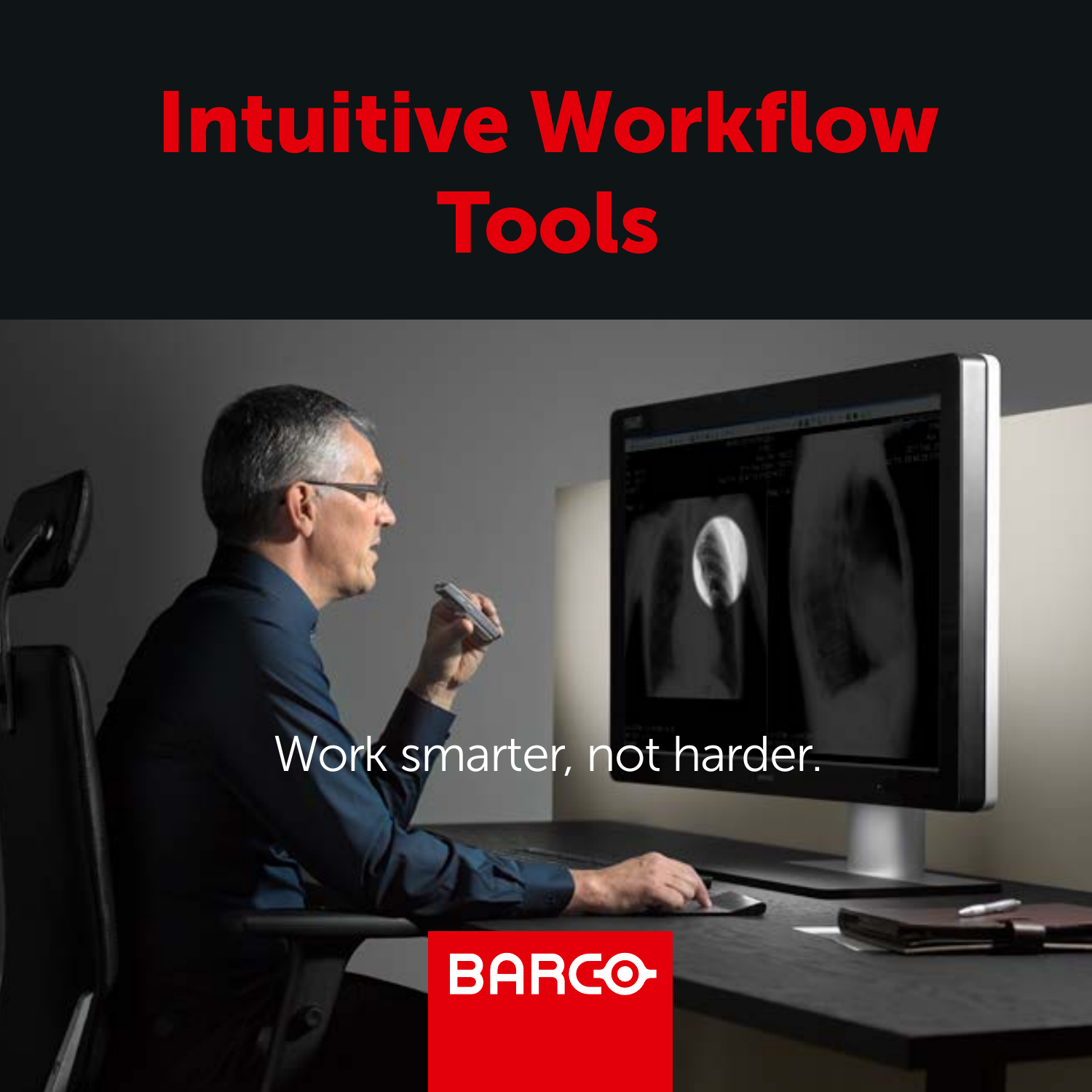### How do you know?

আ⊞ើ∎⊕юV ≧ ►

If your system has Barco's Intuitive Workflow Tools, they can be found via the Barco System Settings control panel. To access the tools, click the arrow to expand your system tray. Look for the Barco icon.

08/11/2021

#### SpotView Spotview Mag, SpotView Invert, SpotView Align, SpotView Align Vee

SpotView™ temporarily boosts display brightness in a circular region of interest, to inspect subtle details. Dynamically optimizes contrast and optionally magnifies or inverts pixels inside SpotView region.



#### *Default Hotkey:*

*Ctrl + Shift + X (SpotView) Ctrl + Shift + Z (SpotView Mag) Ctrl + Shift + S (SpotView Invert) Ctrl + Shift + A (SpotView Invert Mag)*

SpotView™ Align provides alternative shapes to use for image analysis and comparison. Shape options include a bar that can be rotated and a vee. SpotView Align Bar/Vee are helpful for image segmentation and systematic viewing.

#### *SpotView Align is enabled and controlled with the Barco touchpad* 6:33 PM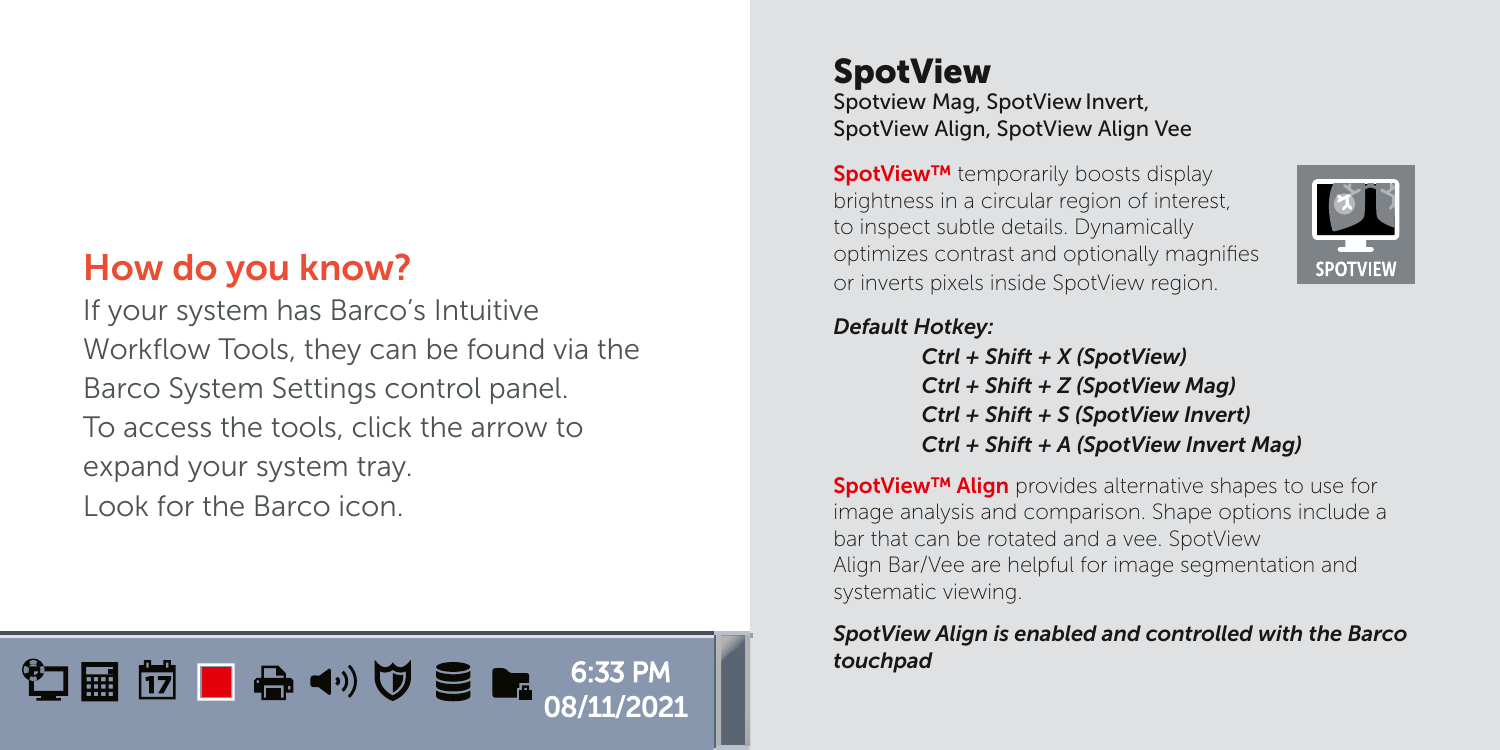# VirtualView, SingleView and **DimView**

VirtualView™ enables a virtual display for navigation, dictation, research, etc. A Windows head number is assigned to the virtual display, so it can work seamlessly with PACS applications.

#### *Activate: Barco System Settings > VirtualView*

#### *Default Hotkey: Ctrl + Shift + V (VirtualView)*

SingleView™ enables the use of the entire screen as one display for flexible layouts.

#### *Activate: Barco System Settings > SingleView*

DimView™ reduces ambient light during reads by dimming inactive screens when cursor is moved off of the display. All DimView displays can be linked, if preferred.

#### *Activate: Barco System Settings > DimView*







# Barco Touchpad

**Barco Touchpad** starts SpotView features and can be programmed to link gestures to functions in the PACS application. Optionally, touchpad can be used as a mouse input.



| Activate:          | <b>Barco System Settings &gt; Touchpad</b><br><b>Gesture Control</b>                                          |
|--------------------|---------------------------------------------------------------------------------------------------------------|
| <b>One Finger:</b> | touch to start SpotView                                                                                       |
| 2nd Finger:        | tap to toggle SpotView Mag                                                                                    |
| 2nd Finger:        | double-tap to toggle SpotView Invert                                                                          |
| 2nd Finger:        | hold down both fingers to activate SpotView<br>Align Bar. Lift up second finger to lock in<br>rotation angle. |
| <b>3rd Finger:</b> | hold down all three fingers to activate<br>SpotView Align Vee                                                 |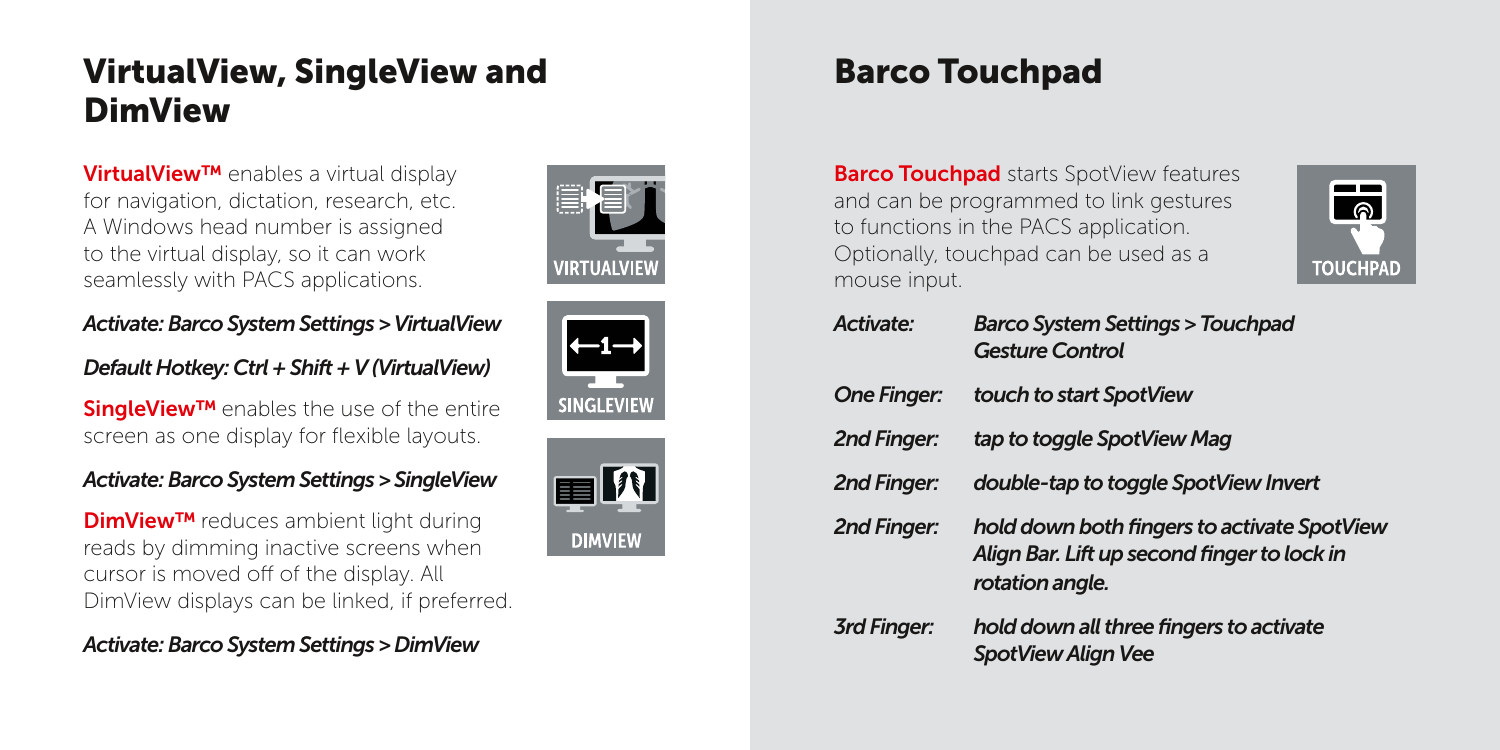# I-Luminate, FilmClip and SoftGlow

I-Luminate™ temporarily boosts the display brightness, allowing inspection of subtle details.

#### *Default Hotkey: Ctrl + Shift + I*

**FilmClip** can be used to hang a prior radiological film creating a virtual lightbox on the display.

#### *Default Hotkey: Ctrl + Shift + C*

SoftGlow™ lights up area below and behind the display to supply additional light and adjust ambient reading room conditions.

*Activate: Barco System Settings > SoftGlow*

*Default Hotkey: Ctrl + Shift + C*







# FindCursor, SmartCursor and ScreenShot

FindCursor finds the cursor by dimming all of the displays except for a yellow circle where the cursor is located.

#### *Default Hotkey: Ctrl + Shift + F*

**SmartCursor** prevents the cursor from becoming stuck on edges of adjacent displays of different sizes.

#### *Activate: Barco System Settings > SmartCursor*

**ScreenShot** captures onscreen images into one image per display; includes all active intuitive workflow tools.

*Default Hotkey: Ctrl + Shift + P*





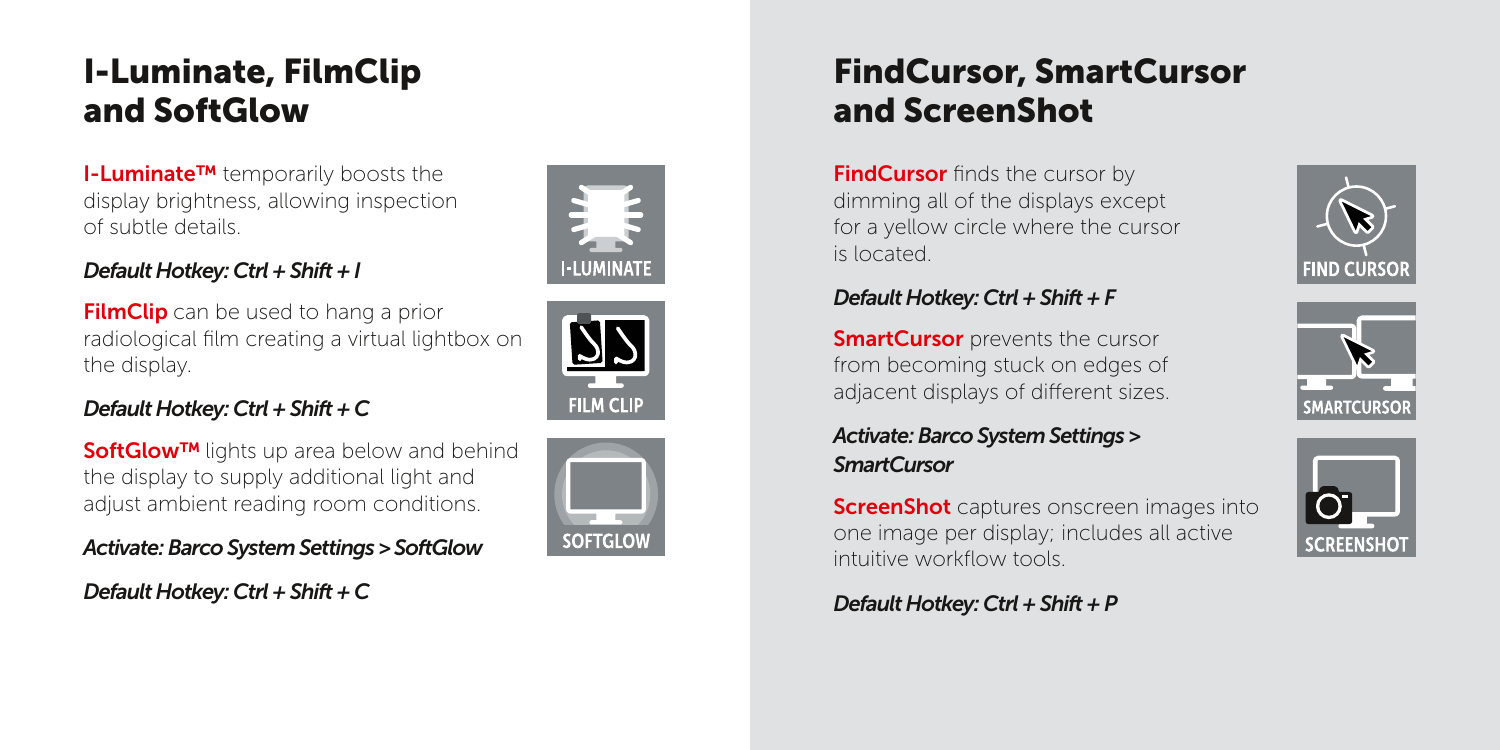### Application Appearance Manager (AAM), User Profiles and FocalPath

**Application Appearance Manager controls** the appearance of each application running on a supported display. Both the luminance and the color profile (on select displays) can be adjusted.

#### *Activate: Barco System Settings > AAM*

User Profiles saves settings bwased on a user's preferences. Can be set by modality or user and switched using assigned hotkeys.

#### *Activate: Barco System Settings > Profiles*

**FocalPath** dims and masks no-critical areas for improved optical accuracy. The viewing area's size is customizable.

#### *Default Hotkey: Ctrl + Shift + K*







### **CloneView**

**CloneView** allows users to clone a highresolution image on another screen or projector without losing pixel precision.



#### *Activate: Barco System Settings > CloneView*

#### GRAPHICS CARD COMPATIBILITY CHART

| 1 source > 1 projector  | MXRT-2600, MXRT-5600, MXRT-7600,<br>MXRT-2700, MXRT-4700, MXRT-6700,<br><b>MXRT-8700</b> |
|-------------------------|------------------------------------------------------------------------------------------|
| 2 sources > 1 projector | MXRT-5600, MXRT-7600, MXRT-2700,<br>MXRT-4700, MXRT-6700, MXRT-8700                      |
| 3 sources > 1 projector | 2 sources > 2 projectors MXRT-5600, MXRT-7600, MXRT-6700,<br><b>MXRT-8700</b>            |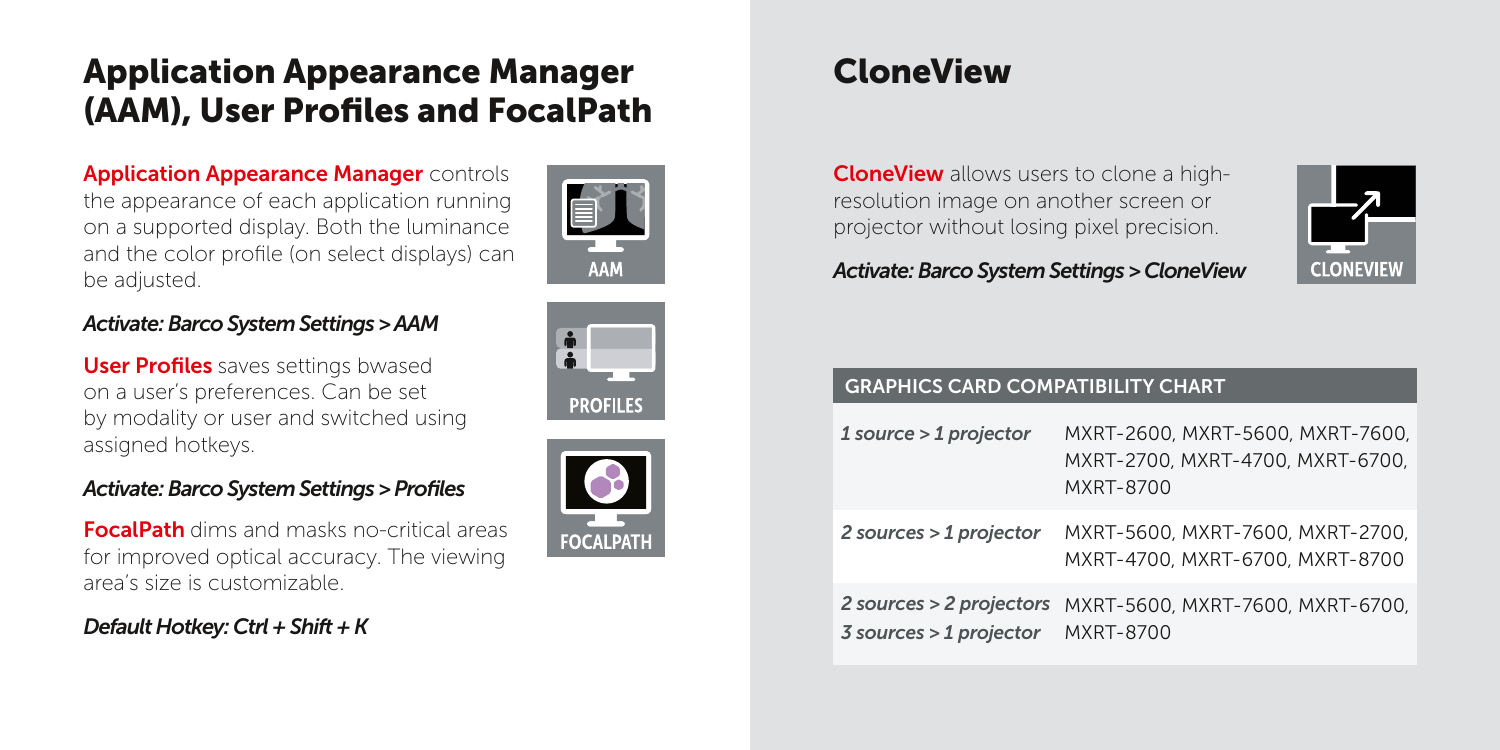### Intuitive Workflow Tools Compatibility Chart

|                    | <b>PROFILES</b> | ЮI<br><b>SCREENSHOT</b> | i j<br>AAM   | P<br><b>VIRTUALVIEW</b> | L.<br><b>SPOTVIEW</b> | $\bullet$<br><b>FOCALPATH</b> | 的<br><b>TOUCHPAD</b> | ■M<br><b>DIMVIEW</b> | Þ<br>四方<br>SMARTCURSOR | $\mathcal{D}$<br><b>FIND CURSOR</b> | ←1→ <br>SINGLEVIEW | 己名<br>- -<br><b>CLONEV EW</b> | <u>N2</u><br><b>FILM CLIP</b> | <b>SOFTGLOW</b>           | <b>I-LUM NATE</b> |
|--------------------|-----------------|-------------------------|--------------|-------------------------|-----------------------|-------------------------------|----------------------|----------------------|------------------------|-------------------------------------|--------------------|-------------------------------|-------------------------------|---------------------------|-------------------|
| Coronis Uniti      | $\checkmark$    | $\checkmark$            | $\checkmark$ | $\checkmark$            | $\checkmark$          |                               | $\sqrt{3}$           | $\checkmark$         | $\checkmark$           | $\checkmark$                        | $\checkmark$       | $\checkmark$                  | $\checkmark$                  | $\checkmark$              | $\checkmark$      |
| Coronis/Nio Fusion | $\checkmark$    | $\checkmark$            | $\checkmark$ | $\checkmark$            | $\sqrt{2}$            |                               | $\sqrt{3}$           | $\checkmark$         | $\checkmark$           | $\checkmark$                        | $\checkmark$       | $\checkmark$                  |                               | $\checkmark$ <sup>5</sup> |                   |
| Coronis            | $\checkmark$    | $\checkmark$            | $\sqrt{1}$   | $\checkmark$            | $\checkmark$          |                               |                      | $\checkmark$         | $\checkmark$           | $\checkmark$                        |                    | $\checkmark$                  | (4)                           |                           | $\checkmark$      |
| <b>MDPC-8127</b>   |                 |                         | $\checkmark$ |                         | $\checkmark$          | $\checkmark$                  | $\checkmark$         |                      |                        |                                     |                    | $\checkmark$                  |                               |                           |                   |
| Nio Gray/Color     | $\checkmark$    | $\checkmark$            |              | $\checkmark$            | $\checkmark$          |                               |                      | $\checkmark$         | $\cdot$                | $\cdot$                             |                    | $\checkmark$                  |                               |                           |                   |
| Nio Color 5MP      | $\checkmark$    | $\checkmark$            | $\checkmark$ | $\checkmark$            | $\checkmark$          |                               |                      | $\checkmark$         | $\checkmark$           | $\checkmark$                        |                    | $\checkmark$                  |                               |                           |                   |
| Eonis              | $\checkmark$    | $\checkmark$            |              | $\checkmark$            |                       |                               |                      | ✓                    | $\checkmark$           | $\checkmark$                        |                    | $\checkmark$                  |                               |                           |                   |

*1 Supports luminance control only*

*2 MDCC-4230/4330/4430, MDCC-6330/6430/6530, MDNC-12130 only*

*Visit www.barco.com/IWT-compatibility for detailed information about which IWT and accessories are compatible with your Barco monitor.*

*3 Touchpad also allows SpotView Align and SpotView AlignVee 4 Filmclip available on Mammo/Tomo model 5 MDCC-6530/4430, MDNC-12130 only*

*Visit www.barco.com/mxrt for the latest MXRT driver and Intuitive Workflow Tools software for your system*